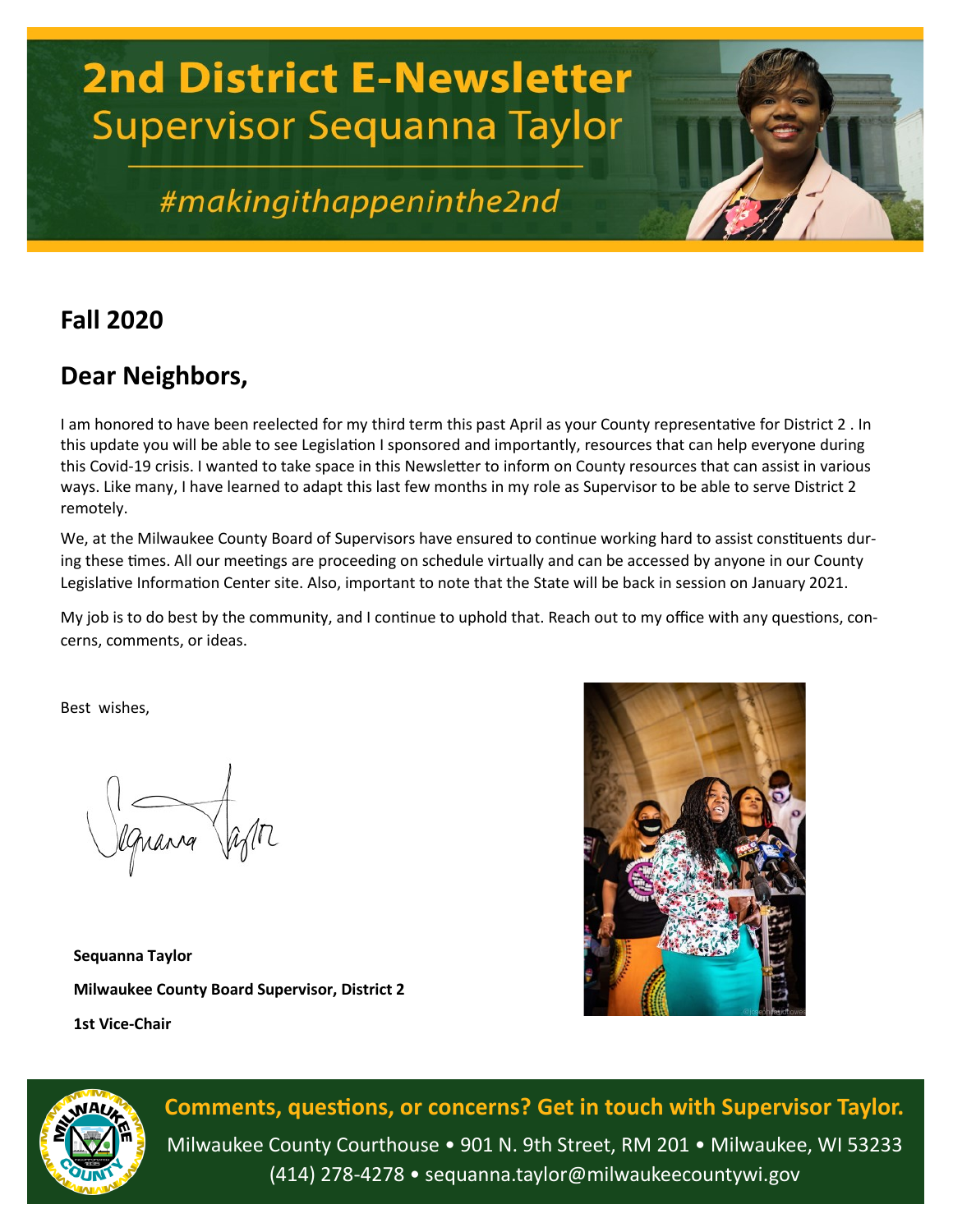#### **Covid-19 Message**

Dear District 2,

This has without a doubt been an unprecedented year with a global pandemic happening. In the beginning of 2020, no one saw Covid-19 as something that would impact our everyday life or our lives in general. It is important to come together as a community and take care of one another. Staying safe while following CDC guidelines will ensure that cases begin decreasing.

If you have been impacted in some way by this pandemic, be sure to check out the resources in this Newsletter and in the Milwaukee County Site. In the County, we are working hard on providing resources, programs, and financial assistance to those in need. Let us keep our thoughts on everyone who has been impacted one way or another by Covid-19.



#### **A new term in the MKE County Board**

Unlike my past years, I was sworn in while following social distancing guidelines. I was elected once again as your District 2 Supervisor and as First Vice-Chair of the County Board by my colleagues. I look forward what to see what we continue to accomplish together in this new term.

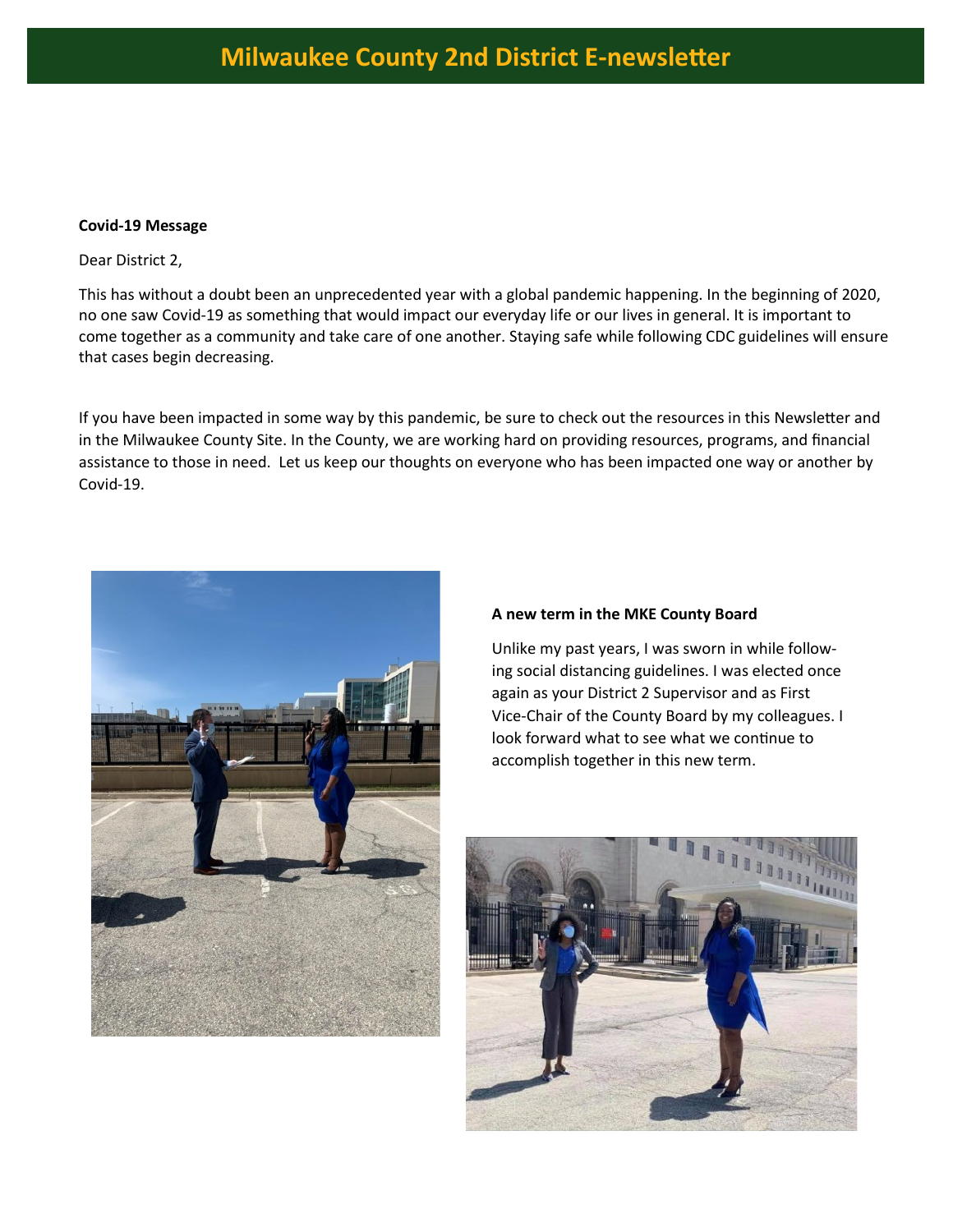### **Milwaukee County 2nd District E-newsletter**



#### **Park Clean-Ups**

This past summer, Supervisor Taylor continued her yearly Park Cleanups in District 2. Unlike past years, she hosted them following socially distancing guidelines and with face masks to keep all participants safe. She expresses her most sincere gratitude to everyone who came to take part in cleaning our parks. These parks are an integral part of life in District 2 and as a community it is important to keep them clean because most host sports, fundraising events, family, events and school events.

#### **Caption: 2021 Budget Update**

The Milwaukee County Board of Supervisors is working diligently to pass a 2021 County Budget that reflects the values of our community and one that assists the needs of everyone. The main goal of the 2021 Budget is to create racial equity. This process wouldn't be functional without your collaboration. I invite everyone to join Supervisors in their virtual townhalls and all Finance-Audit Committee meetings. Meetings agendas, time/date and recordings can be found in our [County Legislative Information Center.](https://county.milwaukee.gov/EN/County-Legislative-Information-Center) 



#### **Community Spotlight**

The youth in our communities has taken upon itself to march more than 100 days straight in Milwaukee. With the turbulences that Covid-19 brought into our lives, Milwaukee Residents still took it upon themselves to march for Racial Justice. I'm immensely proud on the effort our community takes to stand up for each other. The People's Revolution took it upon themselves to lead marches in our city as well as ones that went all the way to Washington.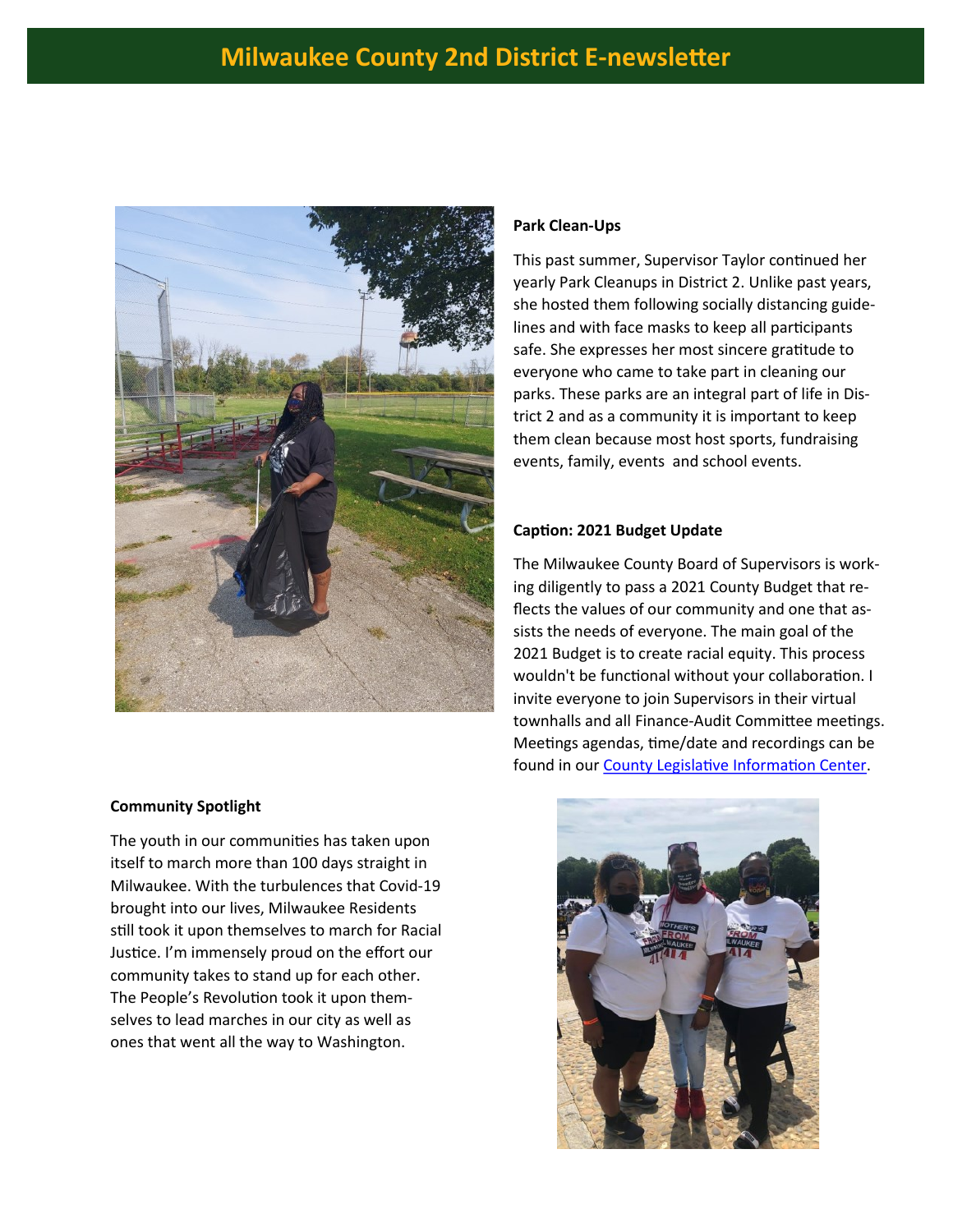#### **Supervisor Taylor Legislative 2020 Recap**

I have not let Covid-19 or teleworking stop me from working on necessary legislation. Since January, I have Sponsored and Cosponsored resolutions that would better help the lives of all Milwaukee residents. All the Resolutions can be found below:

A resolution changing Wahl Park located in District 2, to the Harriet Tubman park in honor of her life's work.

A resolution calling upon Governor Tony Evers to release certain types of inmates that fit certain criteria to reduce the risk of Covif-19.

A resolution calling upon Governor Tony Evers to suspend the law that allows landlords to end a lease for tent for a failure to pay rent during this pandemic crisis.

A resolution to recognize October as an annual Down Syndrome month in Milwaukee in the hope to promote awareness, advocacy, and inclusion.

A resolution to recognizing November as annual Alzheimer's Disease Awareness month in Milwaukee to promote health advocacy.

A resolution recognizing November Diabetes Awareness month to improve awareness through Diabetes education.

A resolution recognizing November as Lunch Cancer and Stomach Cancer to raise awareness through education and promoting healthy living.

A resolution that waived interest and penalties on delinquent real property tax installment payments. This was meant to offer relief during the pandemic crisis.



A resolution calling upon Governor Tony Evers to suspend the tenancy termination and any related fees. It also calls upon the United States federal government to forgive outstanding rent and mortgage payments during the emergency of Covid-19.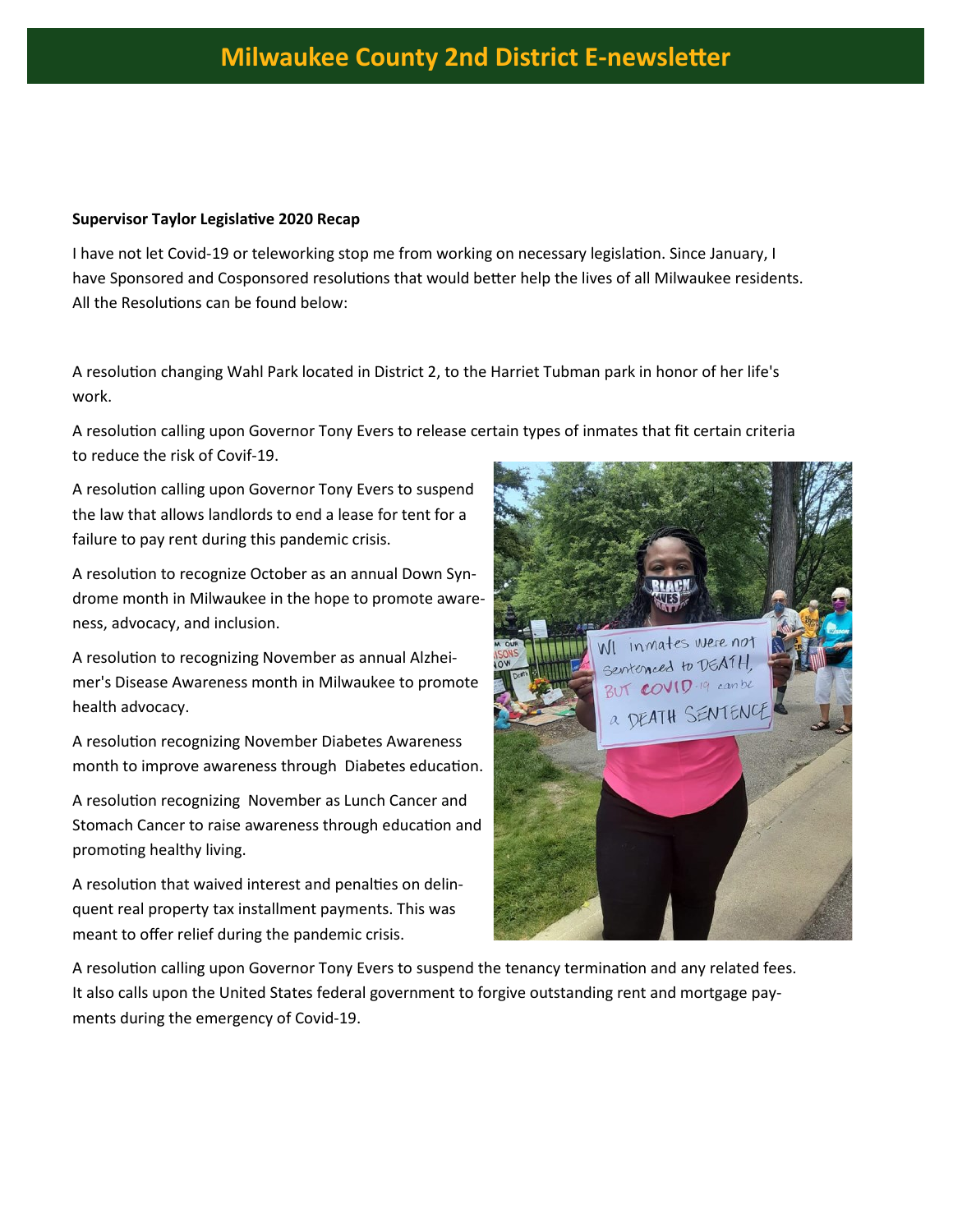#### **Caption: County Resources during Covid-19**

#### Mortgage Assistance

Milwaukee County is offering Mortgage Assistance for those struggling to make payments due to the ongoing pandemic. Funding comes from allocations from the CARES Act. Housing resources will be accepting applications through December 18, 2020. Before applying, be sure to check the eligibility terms. You can apply via Zoom Grants at <https://zoomgrants.com/gprop.asp?donorid=2370&limited=3053>

#### Energy Assistance:

The Milwaukee County Energy Assistance program is open for Milwaukee residents. Residents who qualify, will receive a one-time, annual payment towards their electric and heating bill. The benefit is based on household size, income, and energy costs. The payment is made directly to your energy supplier. Due to Covid-19, applications are being taken only by phone. [Schedule an appointment now](https://www.ca-apps.org/MilwaukeeHeat/ScheduleAppointment.html) or call [\(414\) 270](tel:+1-414-270-4653)-4-[MKE!](tel:+1-414-270-4653)

#### Emergency Food Map:

All over Milwaukee, there are spots handing out free meals out to the community. The Hunger Task Force created a map tool that allows you to check out what location is closest to you. [https://www.google.com/](https://www.google.com/maps/d/viewer?mid=1ZZJSmpJNj4dVUszEuHnX3-w5vjj_bhAB&ll=43.065857464693664%2C-87.94235197897478&z=12&fbclid=IwAR2arYWBLu7bGrNiQ2i6s83sR_55AJ7I_jZy6hM4rVnHHSRWQvmV1M2iCoM) [maps/d/viewer?mid=1ZZJSmpJNj4dVUszEuHnX3](https://www.google.com/maps/d/viewer?mid=1ZZJSmpJNj4dVUszEuHnX3-w5vjj_bhAB&ll=43.065857464693664%2C-87.94235197897478&z=12&fbclid=IwAR2arYWBLu7bGrNiQ2i6s83sR_55AJ7I_jZy6hM4rVnHHSRWQvmV1M2iCoM)-w5vjj\_bhAB&ll=43.065857464693664%2C-[87.94235197897478&z=12&fbclid=IwAR2arYWBLu7bGrNiQ2i6s83sR\\_55AJ7I\\_jZy6hM4rVnHHSRWQvmV1](https://www.google.com/maps/d/viewer?mid=1ZZJSmpJNj4dVUszEuHnX3-w5vjj_bhAB&ll=43.065857464693664%2C-87.94235197897478&z=12&fbclid=IwAR2arYWBLu7bGrNiQ2i6s83sR_55AJ7I_jZy6hM4rVnHHSRWQvmV1M2iCoM) [M2iCoM](https://www.google.com/maps/d/viewer?mid=1ZZJSmpJNj4dVUszEuHnX3-w5vjj_bhAB&ll=43.065857464693664%2C-87.94235197897478&z=12&fbclid=IwAR2arYWBLu7bGrNiQ2i6s83sR_55AJ7I_jZy6hM4rVnHHSRWQvmV1M2iCoM)

#### *Renters Assistance*

Community Advocates assists individuals and families who are facing eviction. In partnership with Milwaukee County Eviction Prevention Funds, to financially assist in rent, rent arrears, utility assistance, security deposit, and first month's rent. The Rent Assistance Pre-Application can be found and submitted on **[communityadvocates.net](https://communityadvocates.net/what-we-do/apply-for-rent-assistance.html)** or requested by emailing **[renthelp@communityadvocates.net.](mailto:renthelp@communityadvocates.net?subject=rent%20assistance%20application%20request)** An applicant can also request an application by calling the Rent Help Line at 414-270-4646.

#### 24-Crisis Hotline

If you are feeling overwhelmed or anxious due to social distancing, the Milwaukee County Behavioral Health Division offers resources. If you do require of professional counselors, you can reach out to (414)- 257-7222.